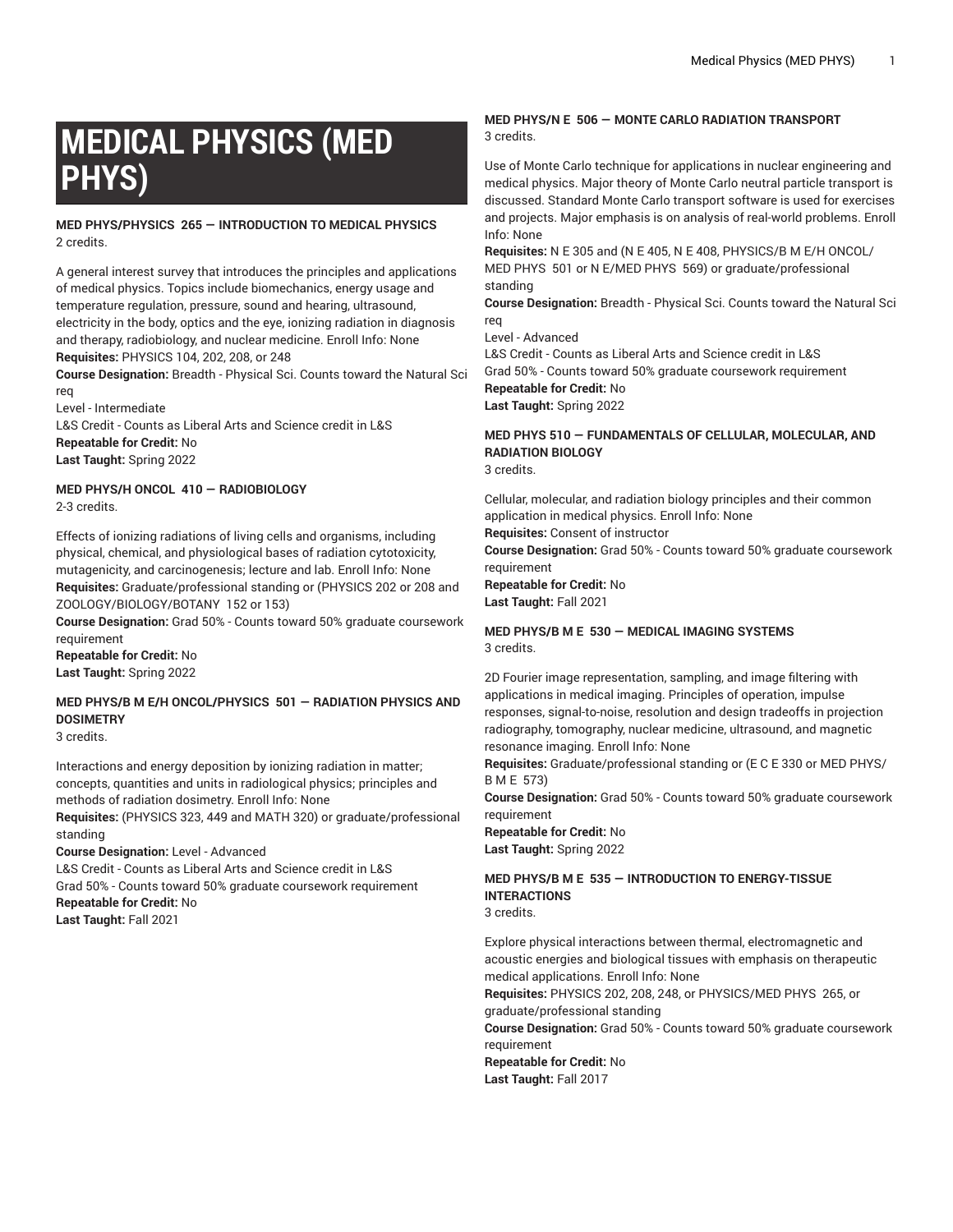#### **MED PHYS/I SY E 559 — PATIENT SAFETY AND ERROR REDUCTION IN HEALTHCARE**

2 credits.

Techniques for evaluating and reducing risks in medical procedures, including probabilistic risk assessment methods, failure mode and effects analysis, human factors analysis, and quality management. Discussions of patient safety standards, recommendations from agencies, and continual quality improvement. Enroll Info: None **Requisites:** Consent of instructor

**Course Designation:** Level - Intermediate

L&S Credit - Counts as Liberal Arts and Science credit in L&S Grad 50% - Counts toward 50% graduate coursework requirement **Repeatable for Credit:** No

**Last Taught:** Spring 2019

#### **MED PHYS 563 — RADIONUCLIDES IN MEDICINE AND BIOLOGY** 2-3 credits.

Physical principles of radioisotopes used in medicine and biology and operation of related equipment; lecture and lab. Enroll Info: None **Requisites:** MATH 234 and (PHYSICS 241 or 249) or graduate/ professional standing

**Course Designation:** Breadth - Physical Sci. Counts toward the Natural Sci req

Level - Intermediate

L&S Credit - Counts as Liberal Arts and Science credit in L&S Grad 50% - Counts toward 50% graduate coursework requirement **Repeatable for Credit:** No **Last Taught:** Fall 2018

#### **MED PHYS/B M E 566 — PHYSICS OF RADIOTHERAPY** 3 credits.

Ionizing radiation use in radiation therapy to cause controlled biological effects in cancer patients. Physics of the interaction of the various radiation modalities with body-equivalent materials, and physical aspects of clinical applications. Enroll Info: None

**Requisites:** PHYSICS/B M E/H ONCOL/MED PHYS 501

**Course Designation:** Grad 50% - Counts toward 50% graduate coursework requirement

**Repeatable for Credit:** No **Last Taught:** Spring 2022

#### **MED PHYS/B M E 567 — THE PHYSICS OF DIAGNOSTIC RADIOLOGY** 4 credits.

Physics of x-ray diagnostic procedures and equipment, radiation safety, general imaging considerations; lecture and lab. Enroll Info: None **Requisites:** MATH 234 and (PHYSICS 241 or 249) or graduate/ professional standing

**Course Designation:** Breadth - Biological Sci. Counts toward the Natural Sci req

Level - Intermediate

L&S Credit - Counts as Liberal Arts and Science credit in L&S Grad 50% - Counts toward 50% graduate coursework requirement **Repeatable for Credit:** No **Last Taught:** Fall 2018

#### **MED PHYS/B M E 568 — MAGNETIC RESONANCE IMAGING (MRI)** 2 credits.

Core course covering the physics associated with magnetic resonance imaging emphasizing techniques employed in medical diagnostic imaging. Major MRI topics include: physics of MR, pulse sequences, hardware, imaging techniques, artifacts, and clinical applications. At the completion of this course, students should have an understanding of the technical and scientific details of modern magnetic resonance imaging and its use in diagnosing disease. Graduate students who have not taken MATH 222 and PHYSICS 202 at UW-Madison must have the equivalent coursework in order to be successful in this course. Enroll Info: None **Requisites:** Graduate/professional standing or (MATH 222 and PHYSICS 202, 208, 241, 244, 248 or 249)

**Course Designation:** Grad 50% - Counts toward 50% graduate coursework requirement

**Repeatable for Credit:** No **Last Taught:** Spring 2022

#### **MED PHYS/N E 569 — HEALTH PHYSICS AND BIOLOGICAL EFFECTS** 3-4 credits.

Physical and biological aspects of the use of ionizing radiation in industrial and academic institutions; physical principles underlying shielding instrumentation, waste disposal; biological effects of low levels of ionizing radiation; lecture and lab. Enroll Info: None **Requisites:** MATH 234 and (PHYSICS 241 or 249) or graduate/ professional standing **Course Designation:** Grad 50% - Counts toward 50% graduate coursework requirement

**Repeatable for Credit:** No **Last Taught:** Fall 2021

## **MED PHYS/B M E 573 — MEDICAL IMAGE SCIENCE: MATHEMATICAL AND CONCEPTUAL FOUNDATIONS**

3 credits.

The conceptual and mathematical foundations of medical imaging, including both deterministic and stochastic aspects. Enroll Info: None **Requisites:** MATH 234, 319 and (PHYSICS 202 or 208) or graduate/ professional standing

**Course Designation:** Grad 50% - Counts toward 50% graduate coursework requirement

**Repeatable for Credit:** No **Last Taught:** Fall 2021

#### **MED PHYS/B M E 574 — IMAGING IN MEDICINE: APPLICATIONS** 3 credits.

Builds on the fundamental conceptual and mathematical foundations addressed in MED PHYS/B M E 573, with application of concepts to practical medical imaging problems and emerging quantitative imaging techniques. Enroll Info: None

**Requisites:** MED PHYS/B M E 573

**Course Designation:** Grad 50% - Counts toward 50% graduate coursework requirement

**Repeatable for Credit:** No **Last Taught:** Spring 2022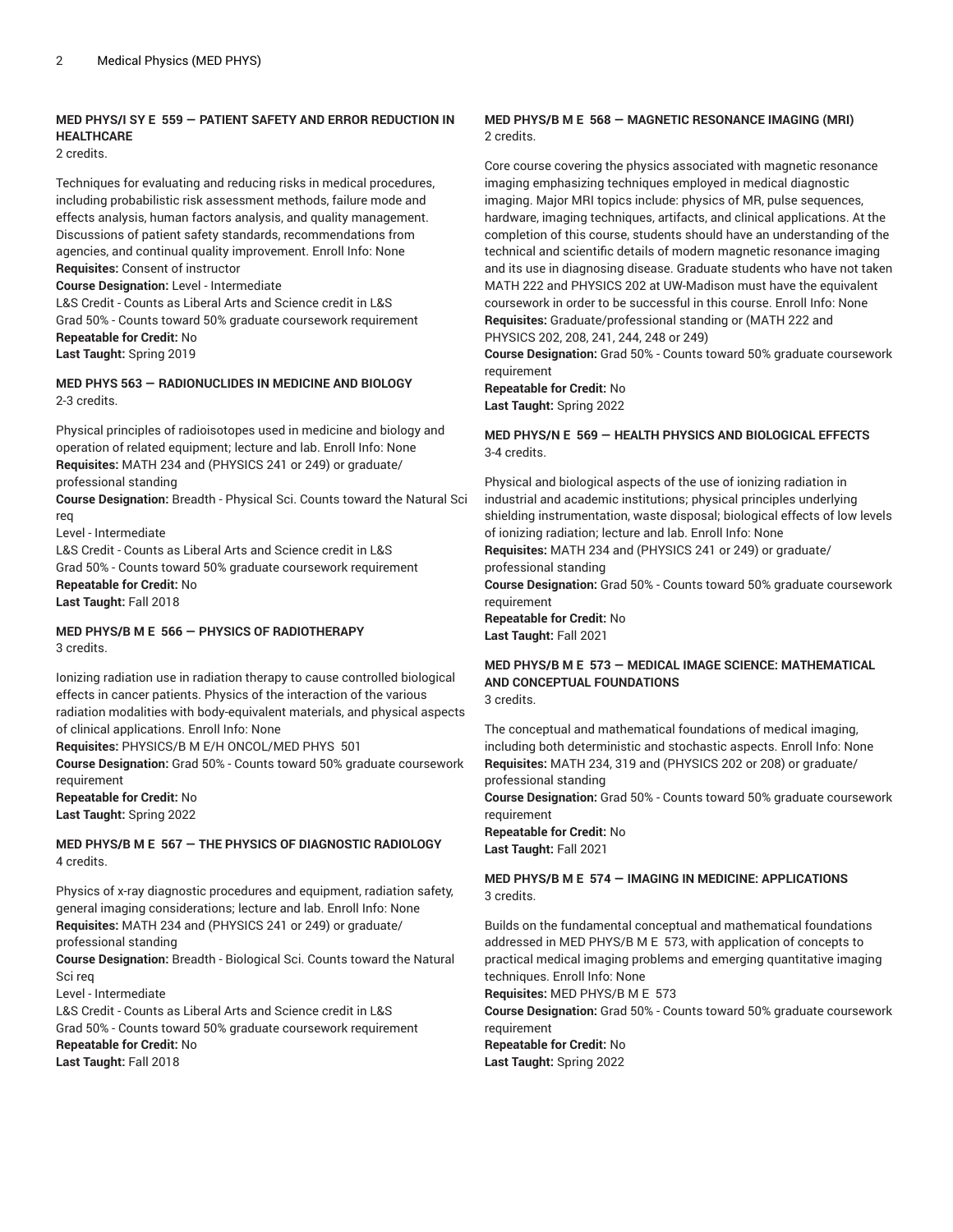#### **MED PHYS/B M E 575 — DIAGNOSTIC ULTRASOUND IMAGING** 2 credits.

Propagation of ultrasonic waves in biological tissues; principles of ultrasonic measuring and imaging instrumentation; design and use of currently available tools for performance evaluation of diagnostic instrumentation; biological effects of ultrasound. Enroll Info: None **Requisites:** Graduate/professional standing or (MATH 234, 319, or 320 and PHYSICS 202 or 208)

**Course Designation:** Grad 50% - Counts toward 50% graduate coursework requirement

**Repeatable for Credit:** No **Last Taught:** Spring 2019

#### **MED PHYS/B M E 578 — NON-IONIZING DIAGNOSTIC IMAGING** 4 credits.

Covers the physics associated with magnetic resonance imaging and diagnostic ultrasound emphasizing techniques employed in medical diagnostic imaging. Major MRI topics include: physics of MR, pulse sequences, hardware, imaging techniques, artifacts, and spectroscopic localization. Ultrasound based topics covered include: propagation of ultrasonic waves in biological tissues, principles of ultrasonic measuring and imaging instrumentation, design and use of currently available tools for performance evaluation of diagnostic instrumentation, and biological effects of ultrasound. Gain an understanding of the technical and scientific details of modern non-ionizing medical magnetic resonance and ultrasound devices and their use in diagnosing disease. Enroll Info: None

**Requisites:** MATH 234, (MATH 319 or 320) and (PHYSICS 202, 208, 241 or 248), or graduate/professional standing

**Course Designation:** Grad 50% - Counts toward 50% graduate coursework requirement

**Repeatable for Credit:** No **Last Taught:** Spring 2022

## **MED PHYS/B M E 580 — THE PHYSICS OF MEDICAL IMAGING WITH IONIZING RADIATION**

4 credits.

Concepts and principles on the physics of medical imaging systems that form images using high energy photons are presented. Such systems are divided into two categories: (1) those based on the transmission of x-rays through the human body, including radiography, mammography, fluoroscopy, and computed tomography (CT), and (2) those based on the emission of gamma rays or annihilation radiation following radioactive decay of an internal radiolabeled molecule, including the gamma camera, single photon emission tomography (SPECT), and positron emission tomography (PET) and PET hybrid imaging systems. Emphasis is placed on understanding how physics, system design, and imaging technique determine image performance metrics such as contrast, signal-to-noise ratio, and spatial resolution. Clinical applications and radiation safety concepts are detailed for the different types of imaging systems. Enroll Info: None

**Requisites:** PHYSICS/B M E/H ONCOL/MED PHYS 501 and MED PHYS/ B M E 573

**Course Designation:** Grad 50% - Counts toward 50% graduate coursework requirement

**Repeatable for Credit:** No **Last Taught:** Spring 2022

#### **MED PHYS 581 — LABORATORY FOR MEDICAL IMAGING WITH IONIZING RADIATION**

1 credit.

Presents concepts and principles on the physics of medical radiographic imaging systems, based on the transmission of x-rays. Emphasis is placed on understanding the operation of imaging equipment and how it is used in clinical applications. Evaluation of imaging systems, optimization of their use and design and the solution of image quality problems is investigated. Enroll Info: None

**Requisites:** B M E/MED PHYS 580

**Course Designation:** Grad 50% - Counts toward 50% graduate coursework requirement

**Repeatable for Credit:** No

#### **MED PHYS/PHYSICS 588 — RADIATION PRODUCTION AND DETECTION** 4 credits.

Fundamental physics of ionizing radiation production and detection applied to medical science. Topics: scintillator/semiconductor detectors, ionizing radiation detectors, charged and neutral particles for external beam radiotherapy, production of radionuclides with cyclotron and linear accelerators for diagnostic and therapeutic applications, radiochemistry, and X-ray tube physics. Enroll Info: None

**Requisites:** PHYSICS/B M E/H ONCOL/MED PHYS 501 **Course Designation:** Level - Advanced

L&S Credit - Counts as Liberal Arts and Science credit in L&S Grad 50% - Counts toward 50% graduate coursework requirement **Repeatable for Credit:** No

**Last Taught:** Spring 2022

## **MED PHYS/B M E/PHMCOL-M/PHYSICS/RADIOL 619 — MICROSCOPY OF LIFE**

3 credits.

Survey of state of the art microscopic, cellular and molecular imaging techniques, beginning with subcellular microscopy and finishing with whole animal imaging. Enroll Info: None

**Requisites:** PHYSICS 104, 202, 208, or 248 or PHYSICS/MED PHYS 265 **Course Designation:** Level - Intermediate

L&S Credit - Counts as Liberal Arts and Science credit in L&S Grad 50% - Counts toward 50% graduate coursework requirement **Repeatable for Credit:** No **Last Taught:** Fall 2021

#### **MED PHYS/NTP 651 — METHODS FOR NEUROIMAGING RESEARCH** 3 credits.

Provides a practical foundation for neuroimaging research studies with statistical image analysis. Specific imaging methods include functional BOLD MRI, structural MRI morphometry, and diffusion tensor imaging. Lectures and associated in-class computer exercises will cover the physics and methods of image acquisition, steps and tools for image analyses, the basis for statistical image analyses and interpretation of the results. Enroll Info: None

**Requisites:** Graduate/professional standing or (PHYSICS 104, 202 or 208) **Course Designation:** Level - Advanced

L&S Credit - Counts as Liberal Arts and Science credit in L&S Grad 50% - Counts toward 50% graduate coursework requirement **Repeatable for Credit:** No **Last Taught:** Fall 2021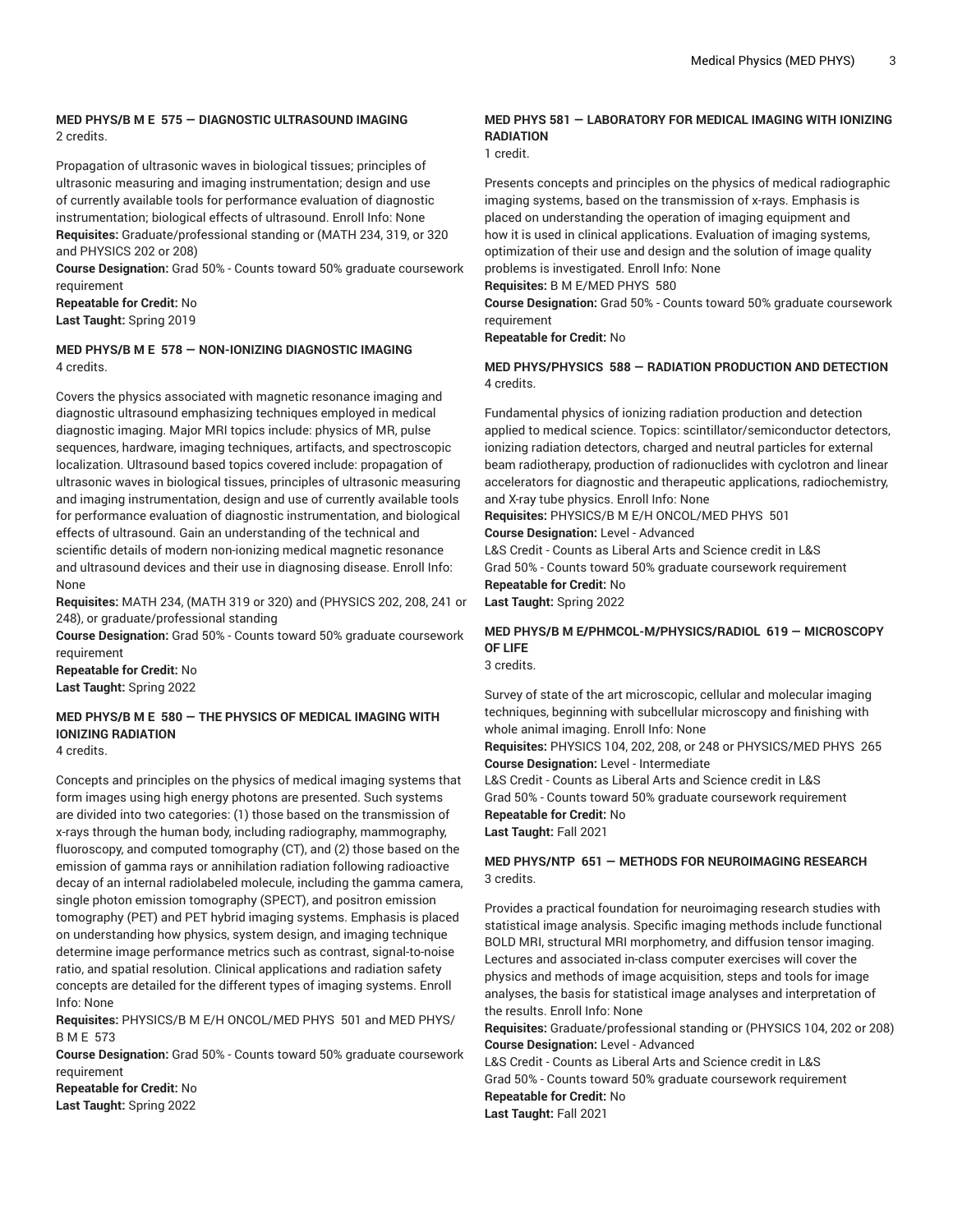#### **MED PHYS 662 — RAD LAB - DIAGNOSTIC RADIOLOGICAL PHYSICS** 1 credit.

Provides hands on experience using and testing radiographic,

fluoroscopic and mammographic x-ray systems. Imaging requirements, image quality, and radiation dose aspects of each modality are covered, along with practical methods for evaluating the performance of clinical units. Enroll Info: None

**Requisites:** MED PHYS/B M E 567

**Course Designation:** Grad 50% - Counts toward 50% graduate coursework requirement

**Repeatable for Credit:** No **Last Taught:** Fall 2019

#### **MED PHYS 663 — RAD LAB - NUCLEAR MEDICINE PHYSICS** 1 credit.

Provides an introduction to the technical skills required in nuclear medicine physics. This will include laboratory rotations in basic radiopharmaceutical production and quality control, basic operation and quality control testing on PET and SPECT scanners, time series image analysis of radiotracer studies and nuclear medicine dosimetry and radiation safety training. The student will gain a firsthand understanding of the professional duties performed by a nuclear medicine medical physicist. Enroll Info: None

**Requisites:** MED PHYS 563

**Course Designation:** Grad 50% - Counts toward 50% graduate coursework requirement **Repeatable for Credit:** No

**Last Taught:** Spring 2020

#### **MED PHYS 664 — RAD LAB - HEALTH PHYSICS** 1 credit.

Uses project-based learning (PBL) as a powerful teaching method to address common challenges and solutions addressed by medical health physicists. Each semester, students work on a different project that addresses concepts that are important in the current health physics environment. Enroll Info: None

**Requisites:** Consent of instructor

**Course Designation:** Grad 50% - Counts toward 50% graduate coursework requirement **Repeatable for Credit:** No

**Last Taught:** Spring 2017

#### **MED PHYS 665 — RAD LAB: CT, MRI, AND DSA PHYSICS** 1 credit.

Provides hands on experience using and testing computerized tomography (CT), magnetic resonance imaging (MRI), and digital subtraction angiography (DSA) systems. Image quality, MRI and radiation safety, accreditation, and regulatory compliance issues with these modalities are also covered. Enroll Info: None **Requisites:** MED PHYS/B M E 567 and MED PHYS/B M E 568

**Course Designation:** Grad 50% - Counts toward 50% graduate coursework requirement

**Repeatable for Credit:** No **Last Taught:** Fall 2019

#### **MED PHYS 666 — RAD LAB - MEDICAL ULTRASOUND PHYSICS** 1 credit.

Introduces concepts and methodology for measuring acoustic properties of materials and for operating and performing physics tests of state of the art clinical ultrasound scanners. Students set up and operate a laboratory apparatus employing single element ultrasound transducers. This is followed by hands on experiments that challenge students to explain physical and engineering characteristics of clinical scanners, details of operator controls, features of Doppler and color flow modes, and resolution limitations. Practical scanning exercises provide familiarity with selected applications of clinical ultrasound equipment, both for diagnosis and for guiding interventions. Routine quality assurance tests done by medical physicists are also performed. Enroll Info: None

**Requisites:** MED PHYS/B M E 575

**Course Designation:** Grad 50% - Counts toward 50% graduate coursework requirement

**Repeatable for Credit:** No **Last Taught:** Fall 2018

#### **MED PHYS 671 — SELECTED TOPICS IN MEDICAL PHYSICS** 1-4 credits.

In-depth examination of current and newly discovered modalities and/or phenomenons in medical physics. Critical reading of literature, hands-on lab work and exploration of medical issues related to discoveries will be included. Enroll Info: None

**Requisites:** Consent of instructor

**Course Designation:** Grad 50% - Counts toward 50% graduate coursework requirement

**Repeatable for Credit:** Yes, unlimited number of completions **Last Taught:** Spring 2022

#### **MED PHYS 679 — RADIATION PHYSICS METROLOGY** 3 credits.

Metrology, the science of measurement, is a critical component of medical physics. Topics covered: measurement statistics, determination of uncertainty, characteristics of ionization chambers, electrometers and other ionizing radiation measurement devices. Effects of instrumentation on clinical measurements. Enroll Info: None

**Requisites:** PHYSICS/B M E/H ONCOL/MED PHYS 501

**Course Designation:** Grad 50% - Counts toward 50% graduate coursework requirement

**Repeatable for Credit:** No **Last Taught:** Fall 2021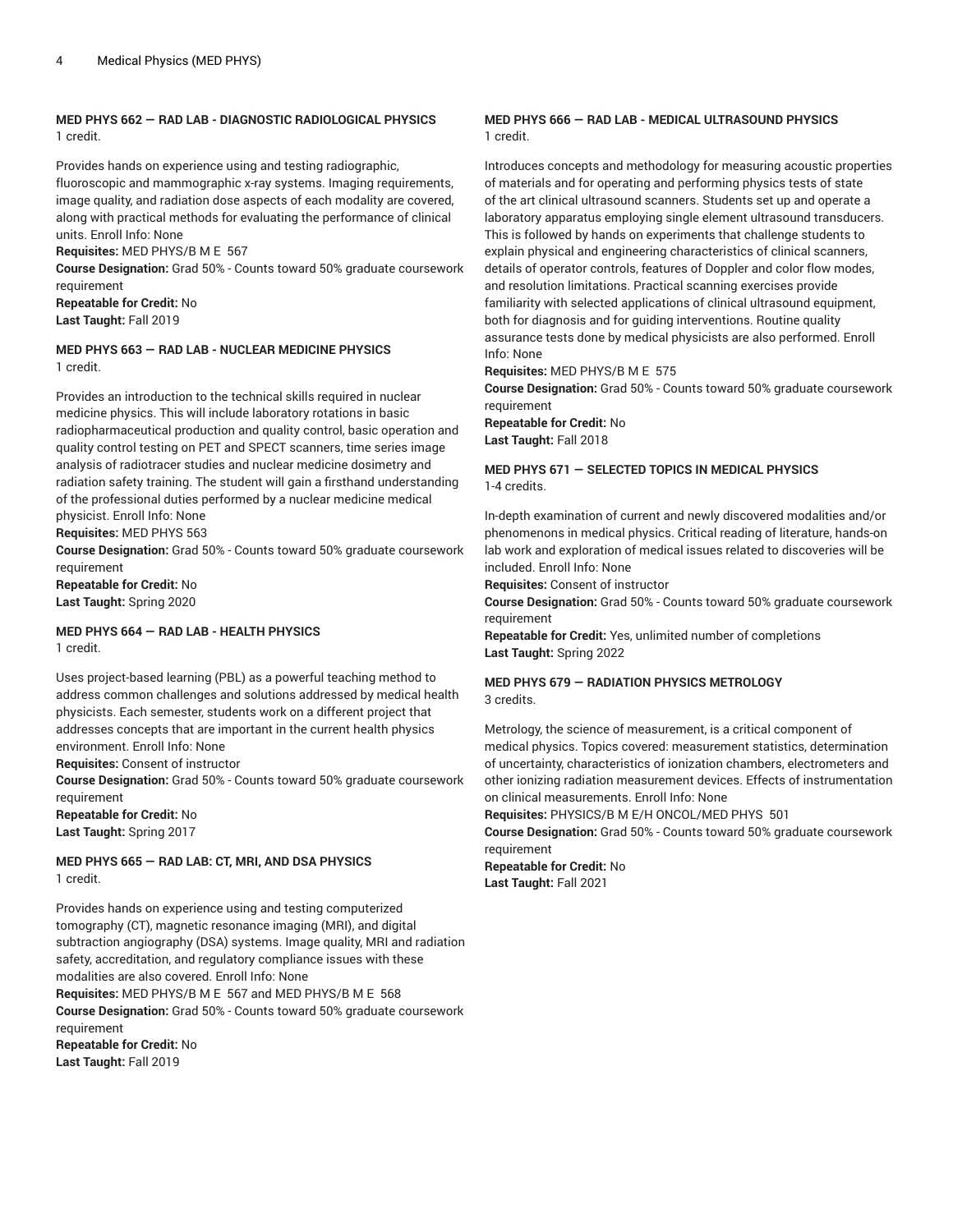#### **MED PHYS 699 — INDEPENDENT READING OR RESEARCH** 1-3 credits.

Provides opportunities for graduate students to gain experience using the scientific method to address specific scientific problems. This includes selection of a research topic, performing literature reviews to evaluate peer-reviewed and other publications, developing a research design, identifying possible pitfalls, and performing and reporting on experiments performed. Communication of the research findings within and outside the university is encouraged. Enroll Info: None

**Requisites:** Consent of instructor

**Course Designation:** Level - Advanced

L&S Credit - Counts as Liberal Arts and Science credit in L&S Grad 50% - Counts toward 50% graduate coursework requirement **Repeatable for Credit:** Yes, unlimited number of completions **Last Taught:** Summer 2022

#### **MED PHYS 701 — ETHICS AND THE RESPONSIBLE CONDUCT OF RESEARCH AND PRACTICE OF MEDICAL PHYSICS** 1 credit.

Addresses the concepts of ethics in the daily practice of medical physics and other scientific disciplines and provide tools for identifying resources. Special emphasis will be placed in how these principles have to be applied to ensure the confidentiality of the patients, the safety of the research subjects (human and animals), differentiation between ethical and legal issues, as well as the understanding of the principles that deal with authorships, intellectual property in the academic- and industry- based environment. Enroll Info: None

**Requisites:** Consent of instructor

**Course Designation:** Grad 50% - Counts toward 50% graduate coursework requirement

**Repeatable for Credit:** No **Last Taught:** Fall 2021

## **MED PHYS/PEDIAT 705 — WOMEN AND LEADERSHIP: SCIENCE, HEALTH AND ENGINEERING**

2 credits.

Multiple professional and scientific groups have identified the underrepresentation and lack of advancement of women in academia as a national workforce problem. Review evolving perspectives of leadership and how unconscious assumptions about the behaviors and traits of men, women, and leaders impede women's advancement. Emphasizes the implications for women in the fields of science, health and engineering and explore the potential impact on the advancement of knowledge and improvements in health. Provides the opportunity to apply evidence-based perspectives using experiential methods. Enroll Info: None

**Requisites:** Graduate/professional standing

**Course Designation:** Grad 50% - Counts toward 50% graduate coursework requirement

**Repeatable for Credit:** No **Last Taught:** Fall 2021

#### **MED PHYS/B M E 710 — ADVANCES IN MEDICAL MAGNETIC RESONANCE**

3 credits.

Addresses the theory and applications of magnetic resonance (MR) in medicine, by providing the necessary theoretical background to understand advanced MR techniques including magnetic resonance imaging (MRI). Enroll Info: None

**Requisites:** MED PHYS/B M E 568

**Course Designation:** Grad 50% - Counts toward 50% graduate coursework requirement

**Repeatable for Credit:** No **Last Taught:** Fall 2021

#### **MED PHYS/B M E/CHEM 750 — BIOLOGICAL OPTICAL MICROSCOPY** 3 credits.

Covers several aspects of state-of-the-art biological and biophysical imaging with an emphasis on instrumentation, beginning with an overview of geometrical optics and optical and fluorescence microscopy. The bulk of the course will focus on advanced imaging techniques including nonlinear optical processes (multi-photon excitation, second harmonic generation, and stimulated Raman processes) and emerging super-resolution methods. Special emphasis will be given to current imaging literature and experimental design. Enroll Info: Knowledge of physics-based optics [such as PHYSICS 202] strongly recommended. **Requisites:** Graduate/professional standing

**Course Designation:** Grad 50% - Counts toward 50% graduate coursework requirement

**Repeatable for Credit:** No **Last Taught:** Fall 2021

#### **MED PHYS 770 — ADVANCED BRACHYTHERAPY PHYSICS** 3 credits.

The use of radioactive sources for radiotherapy including: materials used, source construction dosimetry theory and practical application, dosimetric systems, localization and reconstruction. Covers low dose rate, high dose rate and permanently placed applications. Enroll Info: None

**Requisites:** MED PHYS/B M E 566

**Course Designation:** Grad 50% - Counts toward 50% graduate coursework requirement

**Repeatable for Credit:** No **Last Taught:** Spring 2022

#### **MED PHYS 772 — ADVANCED RADIATION TREATMENT PLANNING** 3 credits.

Physics of clinical, computer-based radiotherapy planning is taught. Topics include dose algorithms, measurement data, commissioning, contouring and volume definition, beam placement, modifiers and apertures and plan evaluation. Forward based and inverse planning (including IMRT optimization) are taught. Enroll Info: None **Requisites:** MED PHYS/B M E 566 and graduate/professional standing **Course Designation:** Grad 50% - Counts toward 50% graduate coursework requirement

**Repeatable for Credit:** No **Last Taught:** Fall 2021